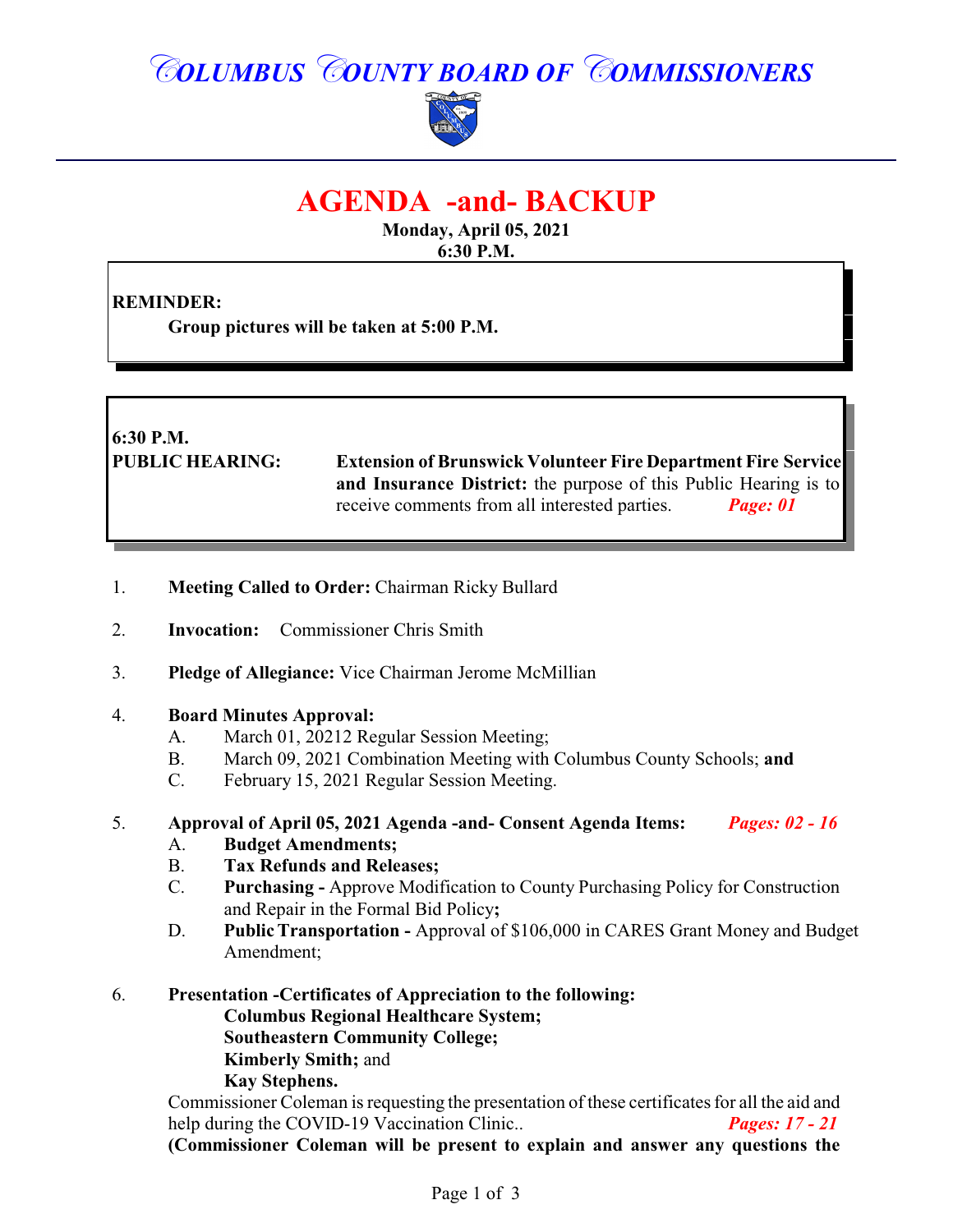- 7. **Public Input**
- 8. **Fire and Rescue - Revised Columbus County Board of Commissioners Resolution Approving Insurance District Boundaries for Brunswick Volunteer Fire Department:** Chairman Gordon Graham, Chairman of the Board of Directors, Brunswick Volunteer Fire Department, is requesting approval of the extension of the fire service and proposed insurance district. *Pages: 22 - 57* **(Gordon Graham will be present to explain and answer any questions the**

**Commissioners may have.)**

9. **Economic Development-InterlocalAgreement for Brunswick County to Provide Sewer Services to a Portion of Columbus County:** Dr. Gary Lanier, Economic Development Director, is requesting the establishment of a date and time for a public hearing.

*Pages: 58 - 66*

**(Dr. Gary Lanier will be present to explain and answer any questions the Commissioners may have.)**

#### **RECESS REGULAR SESSION and enter intoCOLUMBUSCOUNTYWATERand SEWER DISTRICTS I, II, III, IV and V BOARD MEETING**

- 10. **Columbus County Water and Sewer Districts I, II, III, IV and V:**
	- A. **Columbus County Water and Sewer Districts I, II, II, IV and V: a**pproval of March 01, 2021 Minutes; **and**
	- B. **Columbus County Water and Sewer Districts I, II, II, IV and V: a**pproval of March 15, 2021 Minutes.
- 11. **Columbus County Water and Sewer Districts I, II, III, IV and V: Capital Project Ordinance - Generator SCADA Project:** Edwin Madden, County Manager, is requesting Board approval. *Pages: 67 - 72* **(Eddie Madden will be present to explain and answer any questions the Commissioners may have.)**
- 12. **Columbus County Water and Sewer Districts I, II, III, and V: Water Extensions Capital Project Ordinance:** Edwin Madden, County Manager, is requesting Board approval. *Pages: 73 - 77* **(Eddie Madden will be present to explain and answer any questions the Commissioners may have.)**
- 13. **Columbus County Water and Sewer District IV: Capital Project Ordinance for International Logistics Park:** Edwin Madden, County Manager, is requesting Board approval. *Pages: 78 - 79* **(Eddie Madden will be present to explain and answer any questions the Commissioners may have.)**
- 14. **Columbus County Water and Sewer District IV Survey for Hydrologic Services Survey:** Dr. Gary Lanier, Economic Development Director, is requesting Board approval of contract at the cost of thirty-four thousand, five hundred and 00/100 (\$34,500.00) dollars.

*Pages: 80 - 81*